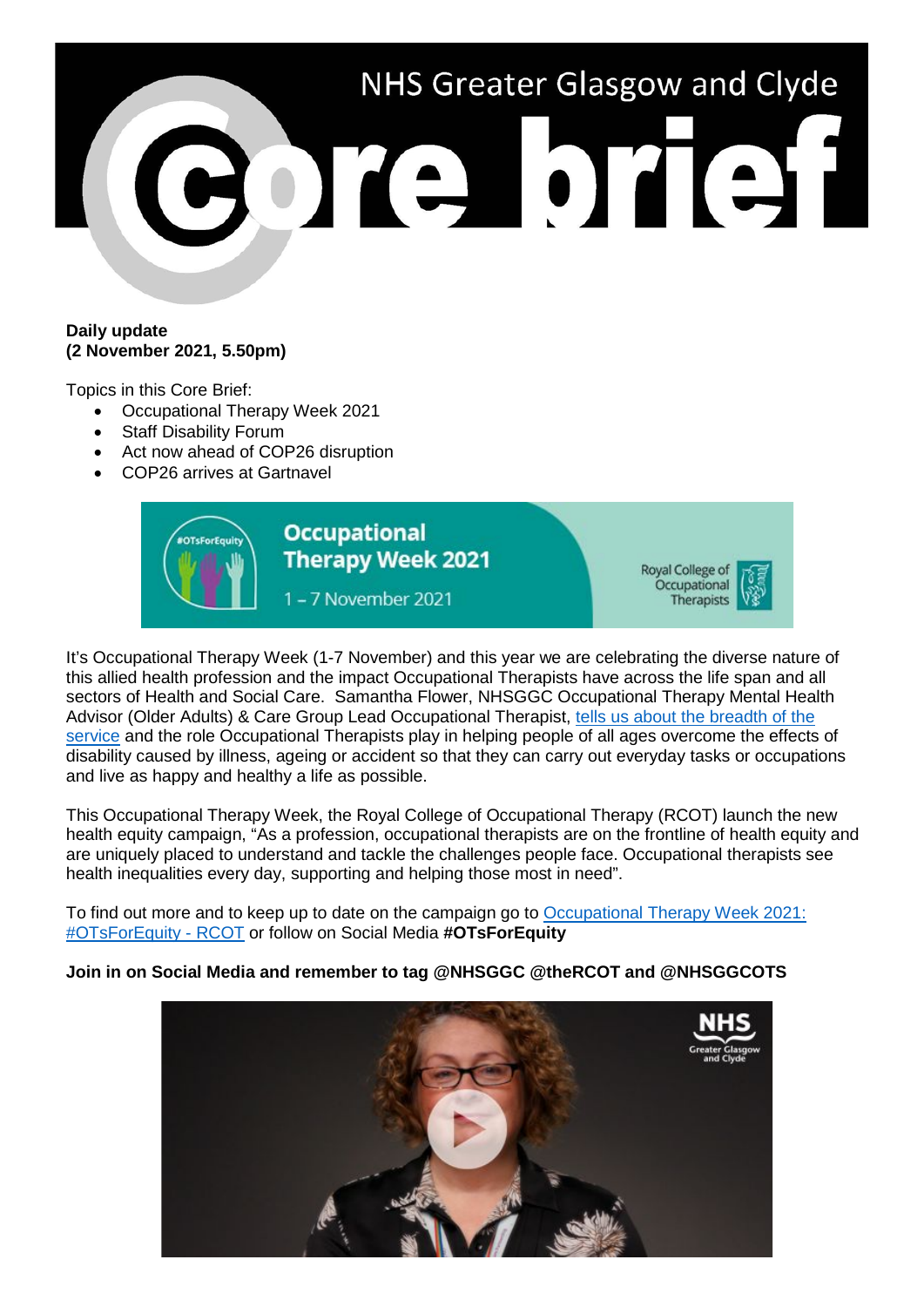## **Staff Disability Forum**

The Staff Disability Forum will meet on the 17 November between 1.00pm and 2.30pm via Microsoft Teams. All staff interested are welcome to attend. [Click here to join the meeting.](https://teams.microsoft.com/l/meetup-join/19%3ameeting_YTUxZWMwM2UtYjBmYS00YmUzLWJlMzctNmVhOTIxMDBmMDE1%40thread.v2/0?context=%7b%22Tid%22%3a%2210efe0bd-a030-4bca-809c-b5e6745e499a%22%2c%22Oid%22%3a%22e7a90d69-b872-48aa-90b3-8a9ffbced31e%22%7d)

The Staff Disability Forum exists to provide a support network for staff and to facilitate positive changes in the organisation. Staff engagement and feedback is vital for the organisation to work together. The Staff Disability Forum was set up in 2015.

If you would like to know more about this Forum, please contact Kate Ocker, Chair [kate.ocker@ggc.scot.nhs.uk](mailto:kate.ocker@ggc.scot.nhs.uk)

## **Act now ahead of COP26 disruption**

As part of COP26, the United Nations welcomes people making their voice heard and there are scheduled protests on Friday 5<sup>th</sup> and Saturday 6<sup>th</sup> November. Up to 100,000 people could take part on the Climate March on Saturday from Kelvingrove Park to Glasgow Green through the city centre. The anticipated, citywide [congestion map](https://www.nhsggc.org.uk/about-us/cop26-conference/staff-information/) is highlighted below:



Please remember if you are intending to take part in any activism, then please be aware of the Board's advice with regard to personal conduct outwith work and personal use of social media. You can find our policies here:

**<https://www.nhsggc.org.uk/media/244806/code-of-conduct-for-staff-october-2017.pdf>**

**[https://www.nhsggc.org.uk/working-with-us/hr-connect/policies-and-staff](https://www.nhsggc.org.uk/working-with-us/hr-connect/policies-and-staff-governance/policies/personal-use-of-social-media/)[governance/policies/personal-use-of-social-media/](https://www.nhsggc.org.uk/working-with-us/hr-connect/policies-and-staff-governance/policies/personal-use-of-social-media/)**

Disruption is expected to continue until mid-November. Watch this video that details some of the expected impacts of COP26 and how you can get ahead: (77) NHSGGC Staff - [UN Climate Change Conference](https://www.youtube.com/watch?v=XshPABt9qlE&t=4s)  [\(COP26\) Travel Information -](https://www.youtube.com/watch?v=XshPABt9qlE&t=4s) YouTube

Have you checked the staff FAQs? A number of questions which services and staff may have in relation to NHSGGC operations and how they might be impacted by COP26 have been produced. These are available at: [NHSGGC: COP26 Climate Conference.](https://www.nhsggc.org.uk/about-us/cop26-conference/staff-information/)